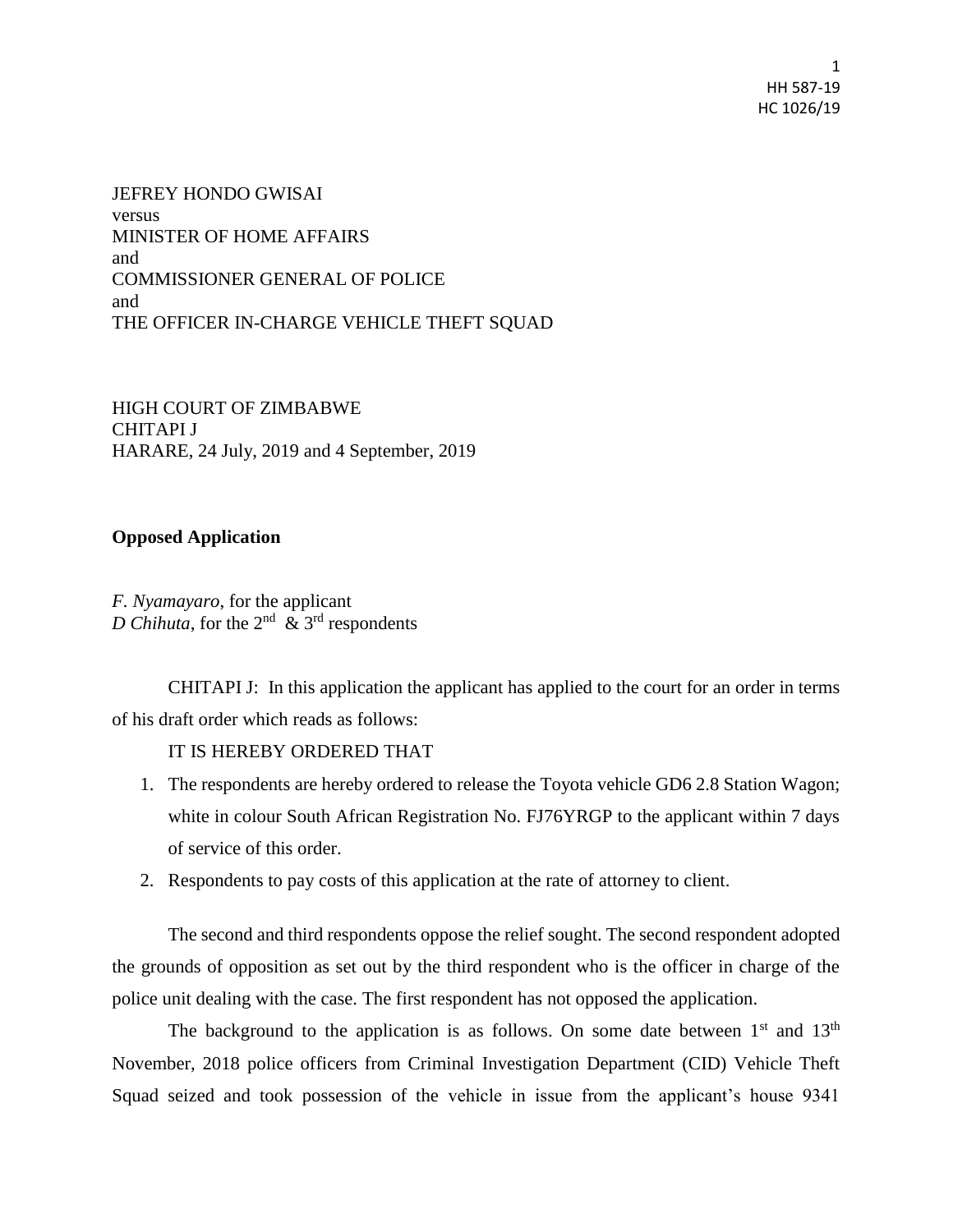Rosedeane Road, Ashdown Park, Harare where it was parked. The police officers alleged verbally to the applicant that the motor vehicle was reported stolen in South Africa. The applicant averred that he sought from the police, clearer details of the alleged theft of the vehicle including by writing a follow up letter on 13 November, 2018 but that the third respondent under whose charge the vehicle is held did not respond to the letter. A copy of the letter referred to was attached to the applicant's founding affidavit as annexure D. It was indeed received by or on behalf of the third respondent to whom it was addressed on 13 November, 2018, the same day that it was written.

The applicant stated in his founding affidavit that he bought the vehicle from one Charles Kwarambo on 1 November, 2018 for USD\$22 000.00. He attached copies of the agreement of sale which he allegedly executed with the purchaser as annexure A, the South African registration book for the vehicle as annexure B and the Seller's Zimbabwe passport details as annexure C. The applicant averred that, after the sale he parked the vehicle at his house pending clearing it for importation formalities and payment of any duties chargeable by the Zimbabwe Revenue Authority – (ZIMRA). The vehicle had been allowed into Zimbabwe by ZIMRA on a temporary import permit and entered the country legally.

The third respondent did not deny that the applicant bought the vehicle as alleged by the applicant. In answer to paragraph 9 of the applicant's affidavit in which the applicant had alleged that the supposed report of theft was made to the police well after the applicant had already bought the vehicle, the third respondent stated:

"Ad para 9

7.4. The reason why it took five (5) days to report the theft is because the vehicle was alleged to be on hire from the period extending from the **24th October** to the **3 rd of November 2018**.The South African complainant only reported the theft after realising that the vehicle was not returned

<sup>7.1</sup> This is denied. Whilst it is true that the applicant bought the vehicle on **1 November, 2018**, it is not true that there is a long period that expired between the time that the motor vehicle was imported into Zimbabwe and the date it was reported stolen in South Africa.

<sup>7.2.</sup> It is important to set the record straight by showing that the motor vehicle was imported into Zimbabwe on the **29th of October, 2018** and reported stolen in South Africa on **4 th of November, 2018** at Kempton Park Police Station. See the annexed Temporal Import Permit (TIP) and Statement by the South African Complainant, one Donnay-Reze Landman which statement was recorded here in Zimbabwe on the **28th of November, 2018** attached hereto as Annexures "A" and "B" respectively.

<sup>7.3.</sup> The applicant cannot therefore say the vehicle was reported stolen way after it had been imported into Zimbabwe. The truth according to the above referred to South African complainant is that the vehicle was reported (sic) after a period of only five (5) days from the date of its importation.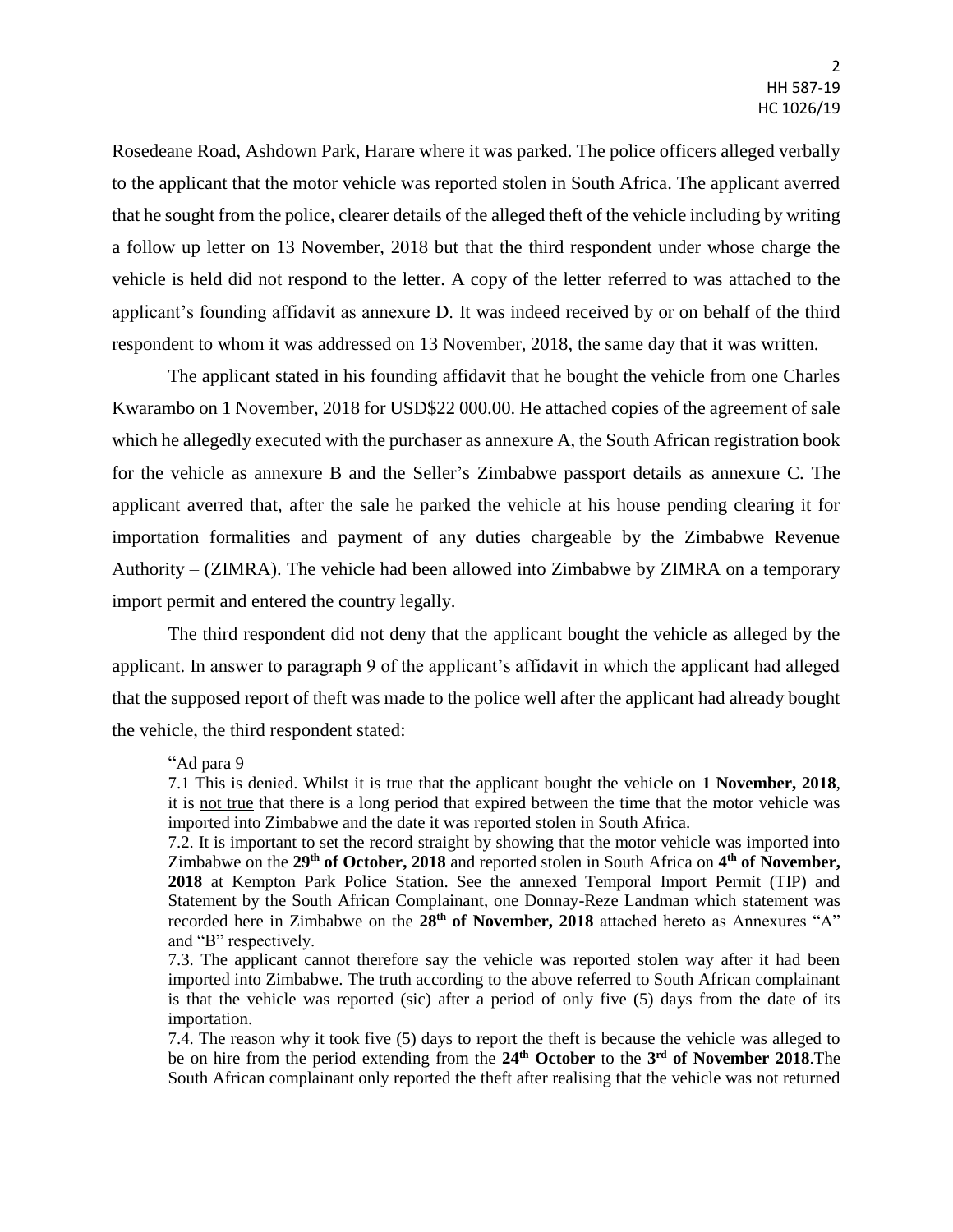on the date of expiry of the hire, thus on the  $3<sup>rd</sup>$  of November, 2018. Thus the theft was reported on the 4<sup>th</sup> of November, 2018, only a day after the disappearance of the vehicle."

The alleged complainant's statement which is Annexure A referred to in paragraph 7.2 of the third respondent's affidavit is not on affidavit. The complainant nonetheless stated that Charles Kwarambo who sold the vehicle to the applicant did not steal the vehicle *per se* but had hired the vehicle and paid for the hire charges whereafter he did not return the vehicle after the hire period. Charles Kwarambo therefore took possession of the vehicle lawfully under a contract of hire between him and the alleged complainant.

Generally a failure to return an item on hire within the agreed period constitutes a breach of contract. Depending on the terms of hire, further charges in the nature of damages accrue as may be specified in the agreement of hire. Ordinarily the hirer will have paid a refundable deposit to cover for any damages which the hirer may occasion by breach of contract. The supposed complainant did not produce to the third respondent nor his officers, proof of hire of the vehicle by Charles Kwarambo nor any documents of ownership of the vehicle by the supposed complainant. The supposed complainant did not provide a supporting affidavit to verify the alleged theft of the motor vehicle. The report of theft of the vehicle remains an unsupported and bald allegation.

The applicant's complaint is that there is no reasonable or probable cause to deprive him of the vehicle and that the third respondent is not justified to rely on an unverified and unsupported report of theft of the vehicle in the circumstances. The allegation by the third respondent that the motor vehicle was reported stolen a day after its "disappearance", must be taken as a bare expression. The motor vehicle did not disappear. It was on the allegation by the supposed complainant not returned upon the expiry of the period of hire as agreed. The third respondent also relied as justification for police action to impound the vehicle on an Interpol radio report. The Interpol radio of 14 November, 2018 stated that the vehicle was "*listed as stolen in the Interpol data base*.' The radio report directed that the motor vehicle should be impounded as an exhibit. It stated in part as follows:-

"… whilst you initiate further investigations from the person who has possession of the vehicle CMM supply us their particulars and circumstances as to how they obtained the vehicle. Stop also state any requirements you need from South Africa for your investigations."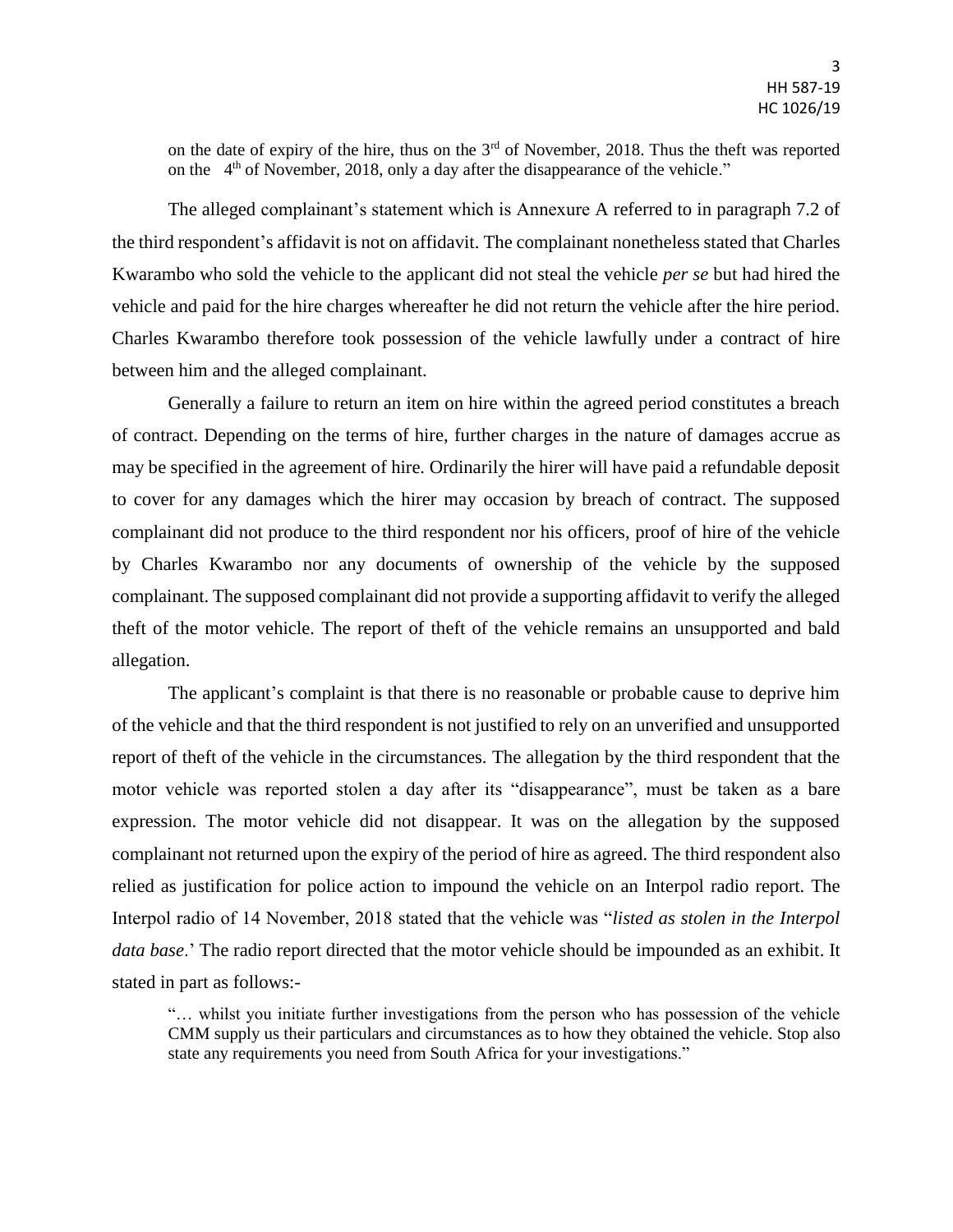The third respondent also averred in paragraph 7.6 of the affidavit that the applicant made a report of fraud against the seller of the vehicle Charles Kwarambo under CR57/11/18; VTS DR 38/11/18. It is not clear whether the report was intended to compromise the claim of the applicant to have bought the vehicle. It however appears to have been a report whose veracity was conditional upon investigations being initiated and a determination of theft having been made by competent authority. This reasoning is fortified by the averment made by the third respondent in paragraph 7.7 of the opposing affidavit as follows:

"7.7. The fact that there is a registration book for the vehicle and passport does not change the circumstances that the motor vehicle may have been stolen in South Africa as alleged by the South African complainant. A development which needs to be investigated."

The third respondent further stated as follows in paragraphs 8.2 and 8.3 of his opposing affidavit.

"8.2. The continued holding of the vehicle cannot be prejudicial to the applicant as it is a stolen article which was positively identified by its owner and confirmed stolen by the Interpol through a radio signal originated from Interpol Harare to Crime VTS Harare. The radio signal can be produced in court through the  $3<sup>rd</sup>$  respondent's legal practitioners.

8.3. Applicant should know that the only process that is outstanding is its repatriation. Hence the relief that he is seeking does not hold water."

The impression one gets from the third respondent's quoted averments is that the third respondent has already concluded that the vehicle was stolen. The third respondent did not carry out any further investigations other than to record a statement from the supposed complainant. Note has already been made that the statement of the complainant is not on affidavit and that there are no supporting documents or independent corroborative evidence of what the supposed complainant stated in the statement. Ownership of a motor vehicle cannot be proven by a mere say so of a claimant. Whilst the registration book may not be conclusive proof of ownership, it connects the person indicated as owner to the motor vehicle. The third respondent did not cause the investigation or authentication of the registration book which the applicant produced in the name of the Charles Kwarambo. From the court's perspective, the registration book remains the only document connecting the alleged seller Charles Kwarambo to the motor vehicle. The alleged complainant did not produce any documentation for the vehicle nor impugn the registration book in Charles Kwarambo's name.

The third respondent referred to the Interpol report which was received by his station concerning the vehicle. I have quoted the material portions of the report. Significantly, Interpol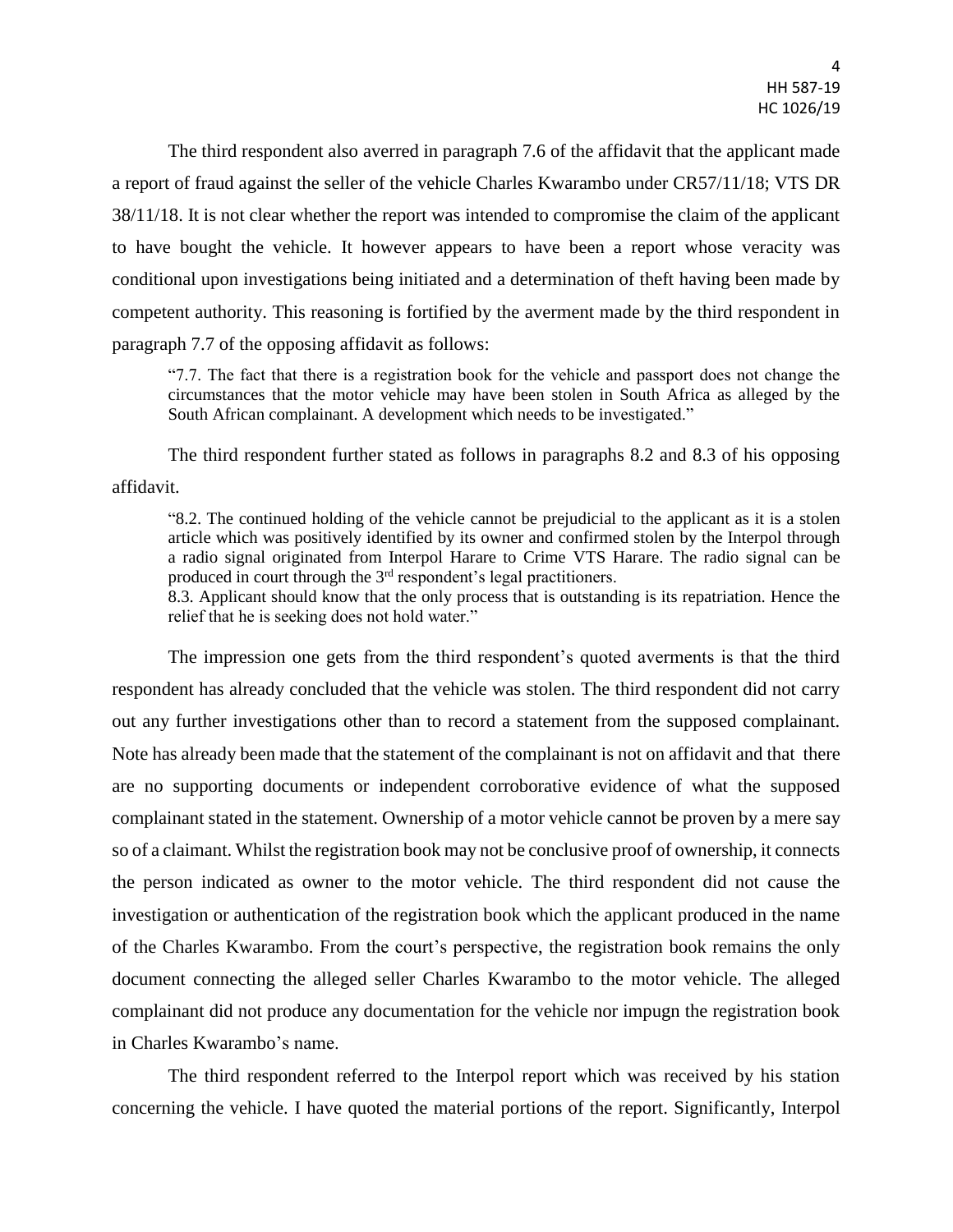requested that investigations should be carried out and that Interpol be advised of any information or documents which the third respondents station would require to be furnished to assist in investigations. Common sense and logic dictate that the third respondent and his station should have called for documents of ownership of the vehicle by the supposed complainant and authenticated the claim.

This was not done. The third respondent did not state anywhere in the opposing affidavit that it is intended to carry on further investigations, be they of fraud or to follow up on the theft of motor vehicle report made by the supposed complainant. There was no evidence presented or alleged of the applicant's admission of the alleged theft or his consent to have the vehicle remain impounded or to its repatriation to South Africa. The third respondent's investigation consisted, as already alluded to in entertaining the supposed complainant who physically identified the vehicle and had a spare key which opened the vehicle. A statement was then recorded. Such investigation if it can be termed so, was shallow and perfunctory, done with no real interest. It was a typical example of a cursory, sketchy and superficial investigation. It would not resolve competing interests of claimants. Theft is an offence both in Zimbabwe and South Africa. It is a crime that requires to be proven beyond a reasonable doubt. The third respondent and his officers were required to gather such evidence as proved beyond reasonable doubt the supposed complainant's ownership rights and equally to disprove beyond a reasonable doubt the applicant's claim of right. This was not done. The mere fact that the supposed complainant reported a theft of the car did not on such mere say so prove the case. The third respondent even after the supposed complainant had explained that the vehicle was on hire to Charles Kwarambo did not make any effort to obtain and study the hire contract before concluding that a theft had occurred. I am unable on such scanty and unconfirmed averments of the third respondent or the supposed complainant to conclude on a balance of probabilities that the vehicle was indeed stolen or put another way, to conclude that the case is criminal rather than civil.

Although the issue was not argued, the seizure of the vehicle appears not to have been made under warrant. The general rule in terms of section 50 of the Criminal Procedure and Evidence Act, [*Chapter 9:07*] is that the power of the State to seize articles which are concerned in or on reasonable grounds believed to be concerned in the commission or suspected commission of an offence in Zimbabwe or elsewhere as provided for in section 49 of the same Act must be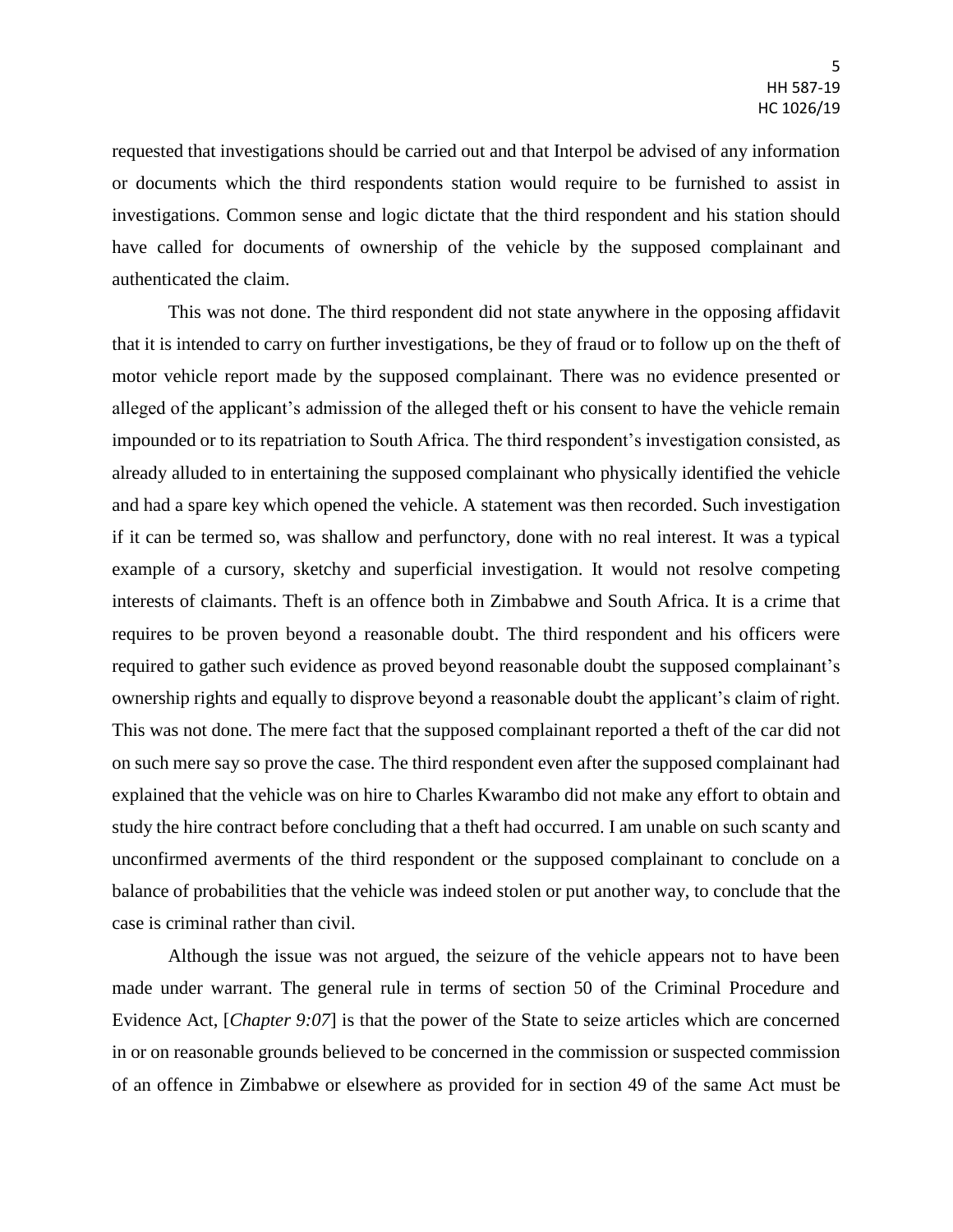exercised under a judicially issued warrant. Exceptions to the general rule in section 50 are to be found in sections 51, 52 and 53. I do not find it necessary to deal with the provisions denoting the exceptions. I however observe that the exigencies of a particular situation would justify the seizure of an article for it to fall within the exceptions without a warrant. This includes a seizure without warrant. The listed exceptions do not apply to this case. The third respondent appears to have acted on the strength of an Interpol radio report which requested that the vehicle should be seized. An Interpol request does not justify a violation of the law of the host country whose assistance is sought. The radio request was not and is not a warrant. The third respondent and / or his officers were required to act under warrant to seize the vehicle.

A disturbing or worrying feature of this case, is that the third respondent has not indicated that it is intended to have criminal proceedings instituted in the matter. It is important for the third respondent and all police officers to appraise themselves of the provisions of section 58A of the Criminal Procedure & Evidence Act. The section was introduced by section 21 of Act No. 2 of 2016. In terms thereof, police are enjoined to carry out an investigation and cause the institution of criminal proceedings within 21 days of seizure of an article. If no proceedings are instituted within the said period and if no notice of at least 72 hours prior of the expiry of the 21 days is given to the owner or possessor of the seized article that it is intended to continue with the article under seizure, then the seized article must be returned to the owner or possessor. The notice referred to must afford the owner or possessor 48 hours from the date of issuance of the notice to lodge a written objection to the proposed continued detention or retention of the seized article. The decision whether there should be continued detention or retention, where there has been objection made is determined by a Magistrate or Justice in terms of section 58A (4) or (5) as the case may be.

In *casu*, the third respondent acted oblivious to the rights of the possessor, the applicant as given in section 58A and averred that it is intended to repatriate the vehicle to South Africa. Such repatriation cannot be done in violation of the law. It is clear that the third respondent by virtue of the provisions of section 58A cannot lawfully continue to hold on to the vehicle. This is quite apart from the fact that l have already determined that the third respondent was not justified in the absence of a thorough investigation to conclude that the motor vehicle was stolen.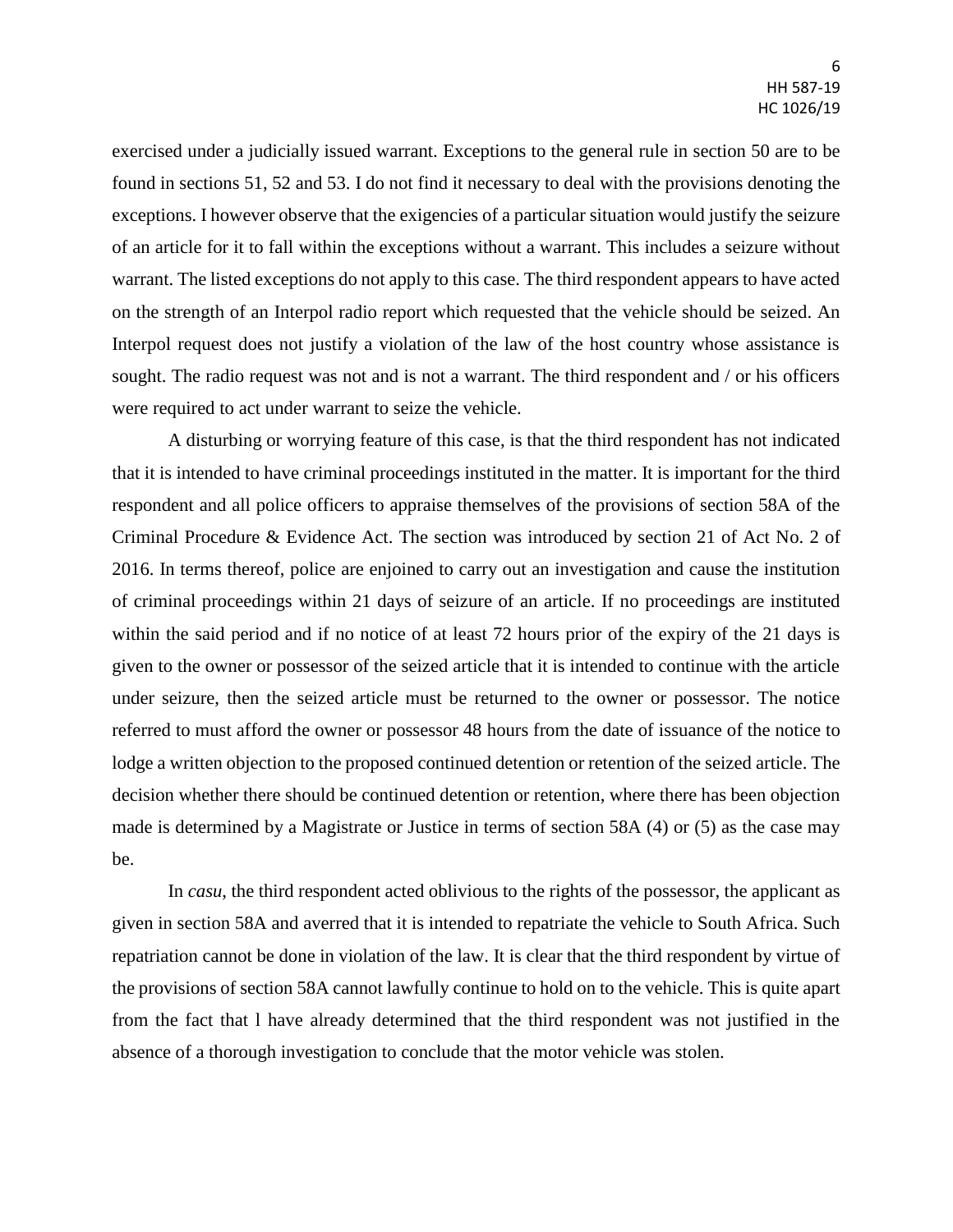Before l pronounce my determination, l should comment on a point raised by Mr Chihuta that the copies of documents produced by the applicant, being the vehicle registration book and should have been authenticated by notarization in South Africa. Counsel referred to the High Court Authentification of Documents Rules, 1971. It is correct that foreign documents should be notarized as provided for in section 3 of the Rules aforesaid. A document is referred to as "any deed, written contract, power of attorney or other writing but does not include an affidavit sworn before a commissioner" Mr Chihuta's point was that the copy of the registration book being a South African document should be disregarded as it was not properly authenticated. I found the objection to be academic because the case was not determined on the basis of the book. The third respondent expressly admitted that the applicant bought the vehicle. He did not carry out any further investigations on the authenticity of the book nor indeed of any purchase documents produced by the applicant. The failure to carry out a detailed investigation and failure to comply with section 58A of the Criminal Procedure and Evidence Act has rendered the continued retention and detention of the vehicle illegal.

The applicant has sought costs on the legal practitioner and client scale. There is no justification for such a scale of costs and no compelling reasons were placed before me to justify a departure from the general rule that costs should be on an ordinary scale unless the losing party has misconducted himself or herself in pursuing or defending the litigation. Costs generally also follow the result. In the absence of compelling reasons to deny the successful party his or her costs, it shall be so in this case. Had the third respondent acted in terms of s 58A of the Criminal Procedure & Evidence, I could have ordered that there be no order of costs. However, the third respondent not only failed to comply with s 58A as aforesaid but simply refrained from carrying out any independent investigations of the case preferring to simply go by what the supposed complainant said. Even the Interpol radio had requested that an investigation be done but none was done. The applicant was left with no option but to petition the court for relief.

I determine that the application succeeds and the following order is hereby made:

a) The respondents are ordered to release to the applicant the motor vehicle held by or under the control or authority of the  $3<sup>rd</sup>$  respondent as officer in charge Vehicle Theft Squad, motor vehicle, namely Toyota GD6 2.8 South Africa registration no. FJ76YRGP within 7 days of service of this order.